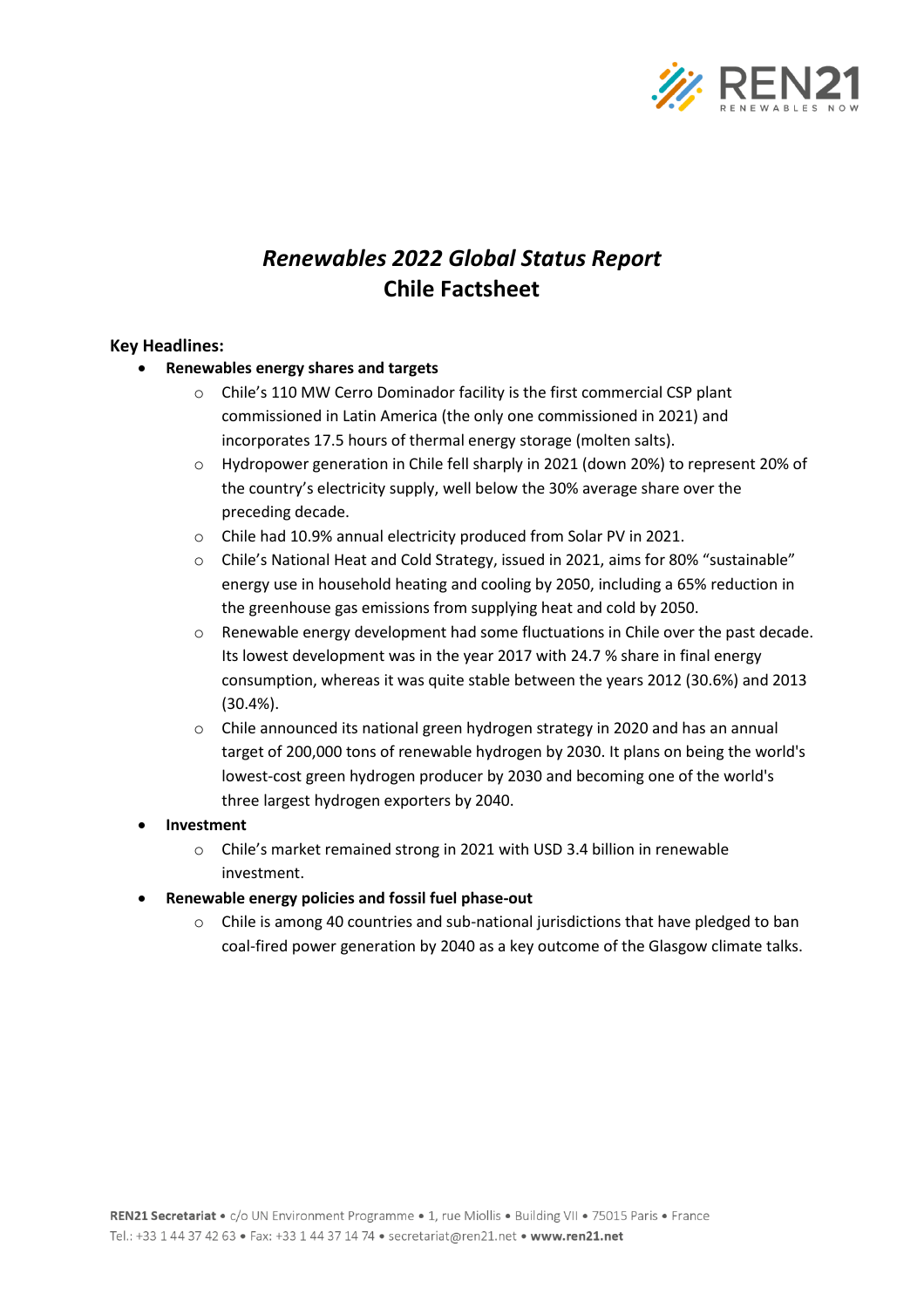

### **CHILE ENERGY STATISTICS**

| GDP                                               | 252.90 billion USD as of 2020                                                                                                                                                                                                                         |  |
|---------------------------------------------------|-------------------------------------------------------------------------------------------------------------------------------------------------------------------------------------------------------------------------------------------------------|--|
| Population                                        | 19,120,000 as of 2020                                                                                                                                                                                                                                 |  |
| USD invested in renewables in the region          | Latin America and the Caribbean invested 9.7<br>billion USD in renewables in 2021, equivalent to<br>the GDP of The Bahamas in 2020.                                                                                                                   |  |
| Total installed capacity of renewable power       | 15.7 GW (enough to power Ecuador)<br>1.7 GW additions in 2021                                                                                                                                                                                         |  |
| Renewable energy developments in past 10<br>years | Renewable energy share in final energy demand<br>declined by 17% between 2009 and 2019, largely<br>due to less biomass being used by households.<br>Chile's share of solar and wind in electricity grew<br>from 0.1% to 13.4% during the same period. |  |

### **RENEWABLE ENERGY POLICY SITUATION IN CHILE**

| <b>Indicator</b>           | <b>Sector and year</b>                                             |  |
|----------------------------|--------------------------------------------------------------------|--|
| Renewable energy targets   | Economy-wide RE: 60% by 2035 and 70% by 2050.                      |  |
|                            | Power: 70% generation by 2030 and technology-specific<br>$\bullet$ |  |
|                            | targets for 16GW of hydropower and 20GW of solar and               |  |
|                            | wing by 2050.                                                      |  |
|                            | Heating and cooling: 80% sustainable energy by 2050.<br>$\bullet$  |  |
|                            | <b>Transport:</b> No national target for shares of renewables in   |  |
|                            | the transport sector, but a target for 100% of new                 |  |
|                            | vehicles to be electric by 2035.                                   |  |
|                            |                                                                    |  |
| Net-zero target            | Carbon neutrality by 2050.                                         |  |
| Renewable energy policies  |                                                                    |  |
| New policies in 2021       | Pledged to ban coal-fired power generation by 2040.<br>$\bullet$   |  |
| City / subnational targets | More than 8 Chilean cities with 12 RE, P, H&C or T                 |  |
|                            | targets in 2021.                                                   |  |
|                            | Two Chilean cities with net-zero targets (Independencia            |  |
|                            | and Santiago).                                                     |  |
|                            |                                                                    |  |